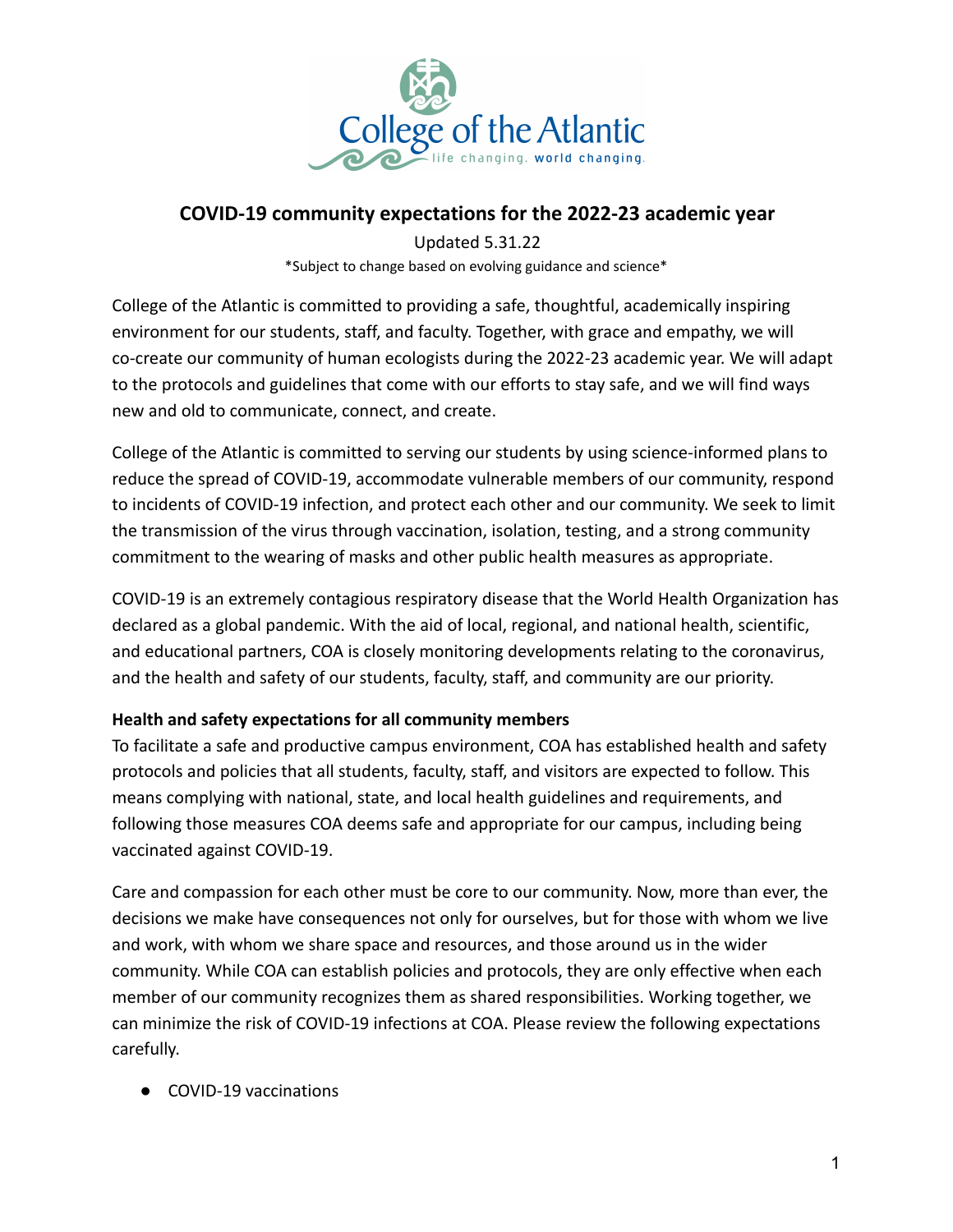

- College of the Atlantic students, staff, and faculty are required to be fully vaccinated against COVID-19 in order to be on campus for the 2022-23 academic program.
	- Full vaccination is complete initial dose plus at least one booster dose
- All students are required to submit proof of vaccination or apply for a medical or religious exemption.
	- [Submit proof of vaccination via email to registrar@coa.edu](mailto:registrar@coa.edu)
	- Exemption request forms can be located on [the student](https://dorr.coa.edu/estudent/login.asp) portal and at [coa.edu/covid19.](http://coa.edu/covid19)
- $\circ$  If the vaccine is available in your area, it is our full expectation that you will arrive on campus fully vaccinated, unless you have an approved exemption for medical or religious reasons.
- If this requirement presents an issue to you, you should [contact the COA](mailto:Covid19coordinator@coa.edu) [COVID-19 coordinator](mailto:Covid19coordinator@coa.edu) to discuss your situation.
- Anyone on campus during the 2022-23 academic year who is not vaccinated will be required to follow the appropriate guidelines of the US Centers for Disease Control and any protocols set out by COA.
- Face coverings
	- Face coverings are one of the most important protective measures that we can take to reduce risk during times of high COVID-19 transmission.
	- N95, KN95, or equivalent face coverings may be required in shared indoor spaces, at the discretion of the COVID-19 response team.
	- Face coverings can be removed while eating or drinking.
- Hand washing and health etiquette
	- All members of the COA community are expected to perform appropriate hand hygiene upon their arrival to campus and regularly throughout the day.
		- Wash with soap and water for 20 seconds, and/or
		- Use an alcohol-based hand sanitizer with 60-95% alcohol